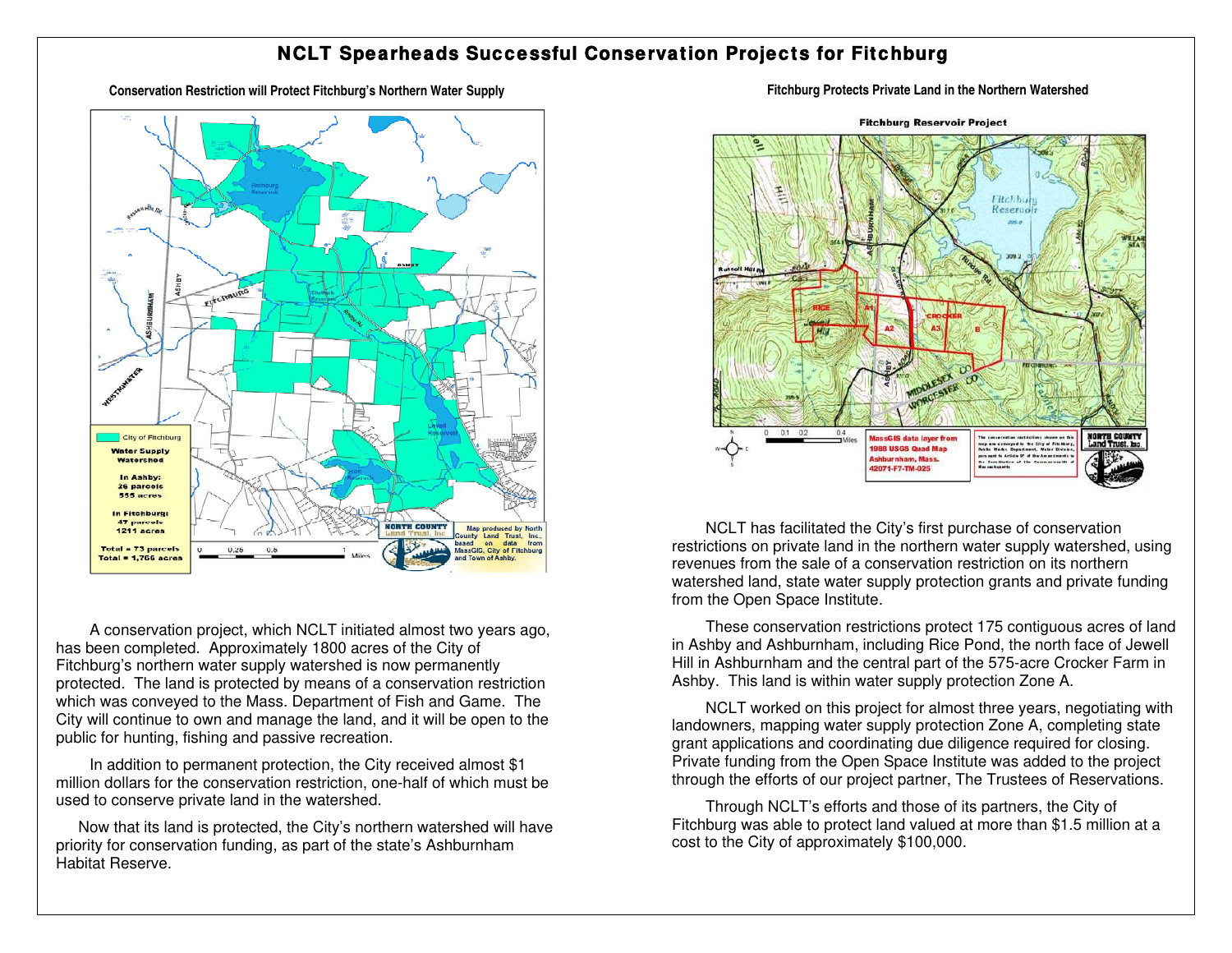**NCLT, TTOR and Fitchburg Greenway Committee Facilitate Purchase of Land for Riverfront "Gateway Park"** 



NCLT has facilitated the purchase of a 5.5 acre parcel of open land on the Nashua River that will become one of the state's first urban "Gateway Parks". Working with the Fitchburg Greenway Committee and The Trustees of Reservations, NCLT helped to secure state funding for purchase of the site.

This former industrial site adjoins a particularly wild and beautiful section of the river in the heart of the City. A vision for the Park includes green space, benches and a riverfront walking trail. The park will be managed and maintained through a public/private partnership, with the continued involvement of NCLT, TTOR and other members of the Greenway Committee.

The seller of the park land, Wachusett Development and Construction Co., Inc. is generously donating an endowment for the Park.



#### Southern Monadnock Plateau Forest Legacy Project Westminster Land in Project



NCLT has completed the conservation of two tracts of land within the Southern Monadnock Plateau Forest Legacy Project, a regional land conservation project which will protect over 2000 acres of land in Westminster and Ashburnham. Facilitating the project for the Town of Westminster, NCLT navigated the requirements of state and federal grant programs to complete the conveyance of conservation restrictions on the land to the Town of Westminster by the June 30, 2009 deadline.

At the completion of this project later this summer, the Town of Westminster will have conserved 425 acres of private land worth more than \$2.5 million, for a cost to the Town of approximately \$300,000. This will include a permanent easement for the Midstate Trail which runs through the property.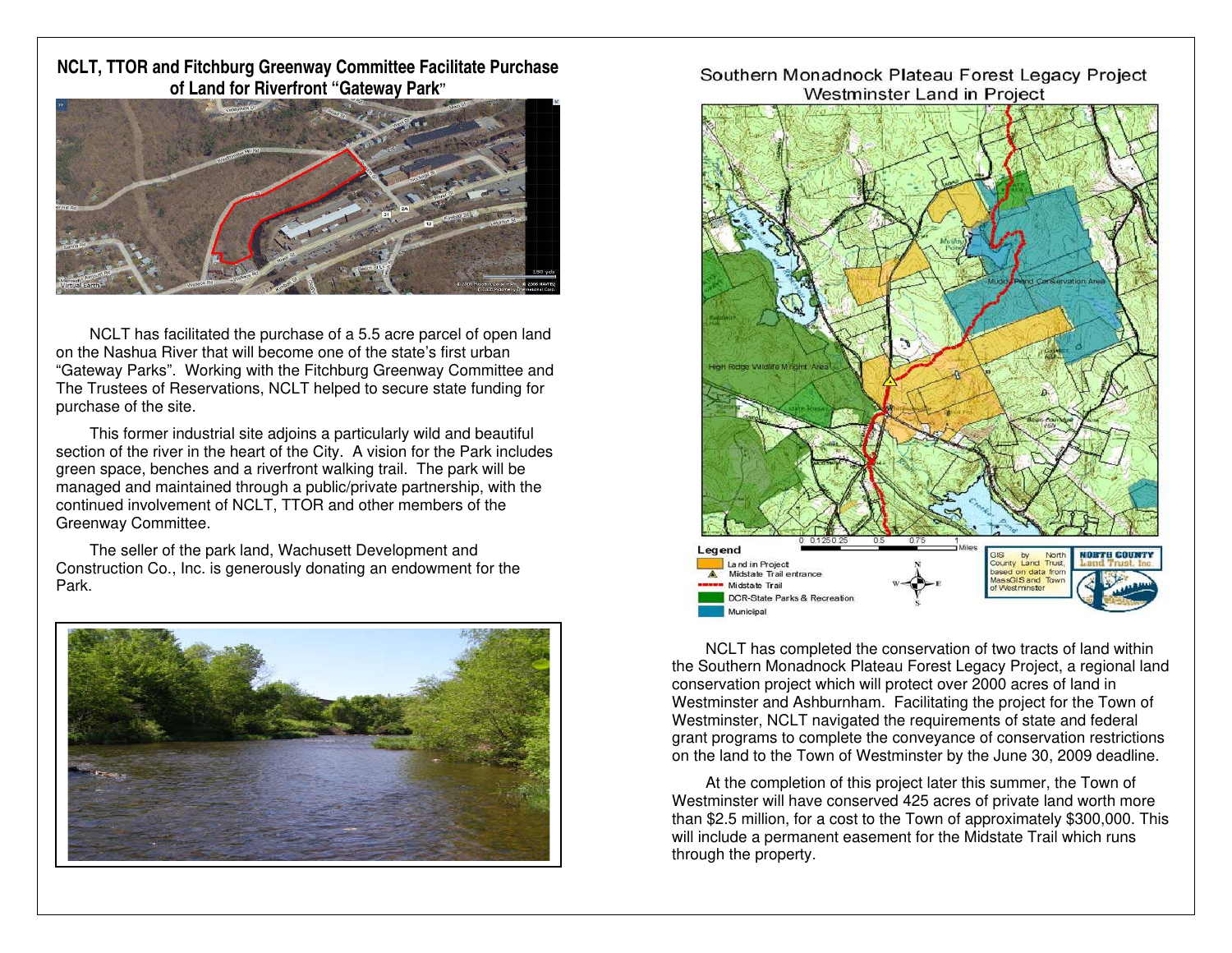### **Please note our new location and phone:**

## *North County Land Trust Board of Directors:*

**Alan Rousseau,** *President* Gardner

**Elaine Mroz,** *Treasurer* Lunenburg

**Clayton Hobart,** *Clerk* **Leominster** 

> **Trevor Bonilla**  Fitchburg

**Paul DeMeo**  Gardner

**Martin Litwiller**  Ashburnham

**Laila Michaud Westminster** 

**Paula Packard**  Ashby

**Janet Morrison, Esq.**  *Executive Director*

*North County Land Trust 325 Lindell Avenue Leominster, Ma. 978 466-3900*

#### **Your Membership Makes a Difference!**

North County Land Trust depends on membership dues and contributions to fund our operating budget, stewardship of our conservation areas and our land protection work. Please take a moment to make a contribution and join us in the important work we do.

| Benefactor        |                 | \$1,000 |
|-------------------|-----------------|---------|
| Patron            | \$              | 500     |
| $\Box$ Sponsor    | \$              | 250     |
| $\Box$ Sustaining | \$              | 150     |
| Supporting        | \$              | 100     |
|                   |                 | 50      |
|                   | □ Friend/Family |         |

Name Address: **and a set of the set of the set of the set of the set of the set of the set of the set of the set of the set of the set of the set of the set of the set of the set of the set of the set of the set of the set of t** 

 $\frac{1}{2}$  ,  $\frac{1}{2}$  ,  $\frac{1}{2}$  ,  $\frac{1}{2}$  ,  $\frac{1}{2}$  ,  $\frac{1}{2}$  ,  $\frac{1}{2}$  ,  $\frac{1}{2}$  ,  $\frac{1}{2}$  ,  $\frac{1}{2}$  ,  $\frac{1}{2}$  ,  $\frac{1}{2}$  ,  $\frac{1}{2}$  ,  $\frac{1}{2}$  ,  $\frac{1}{2}$  ,  $\frac{1}{2}$  ,  $\frac{1}{2}$  ,  $\frac{1}{2}$  ,  $\frac{1$  Tel. \_\_\_\_\_\_\_\_\_\_\_\_\_\_\_\_\_\_\_\_\_\_\_\_\_\_\_\_\_\_ E-mail

Please mail your contribution to: **North County Land Trust, Inc. 325 Lindell Ave. Leominster, MA 01453** 

For more information please contact: Janet Morrison, Executive Director 978 466-3900 jmorrison[@northcountylandtrust.org](http://northcountylandtrust.org/)

www.northcountylandtrust.org